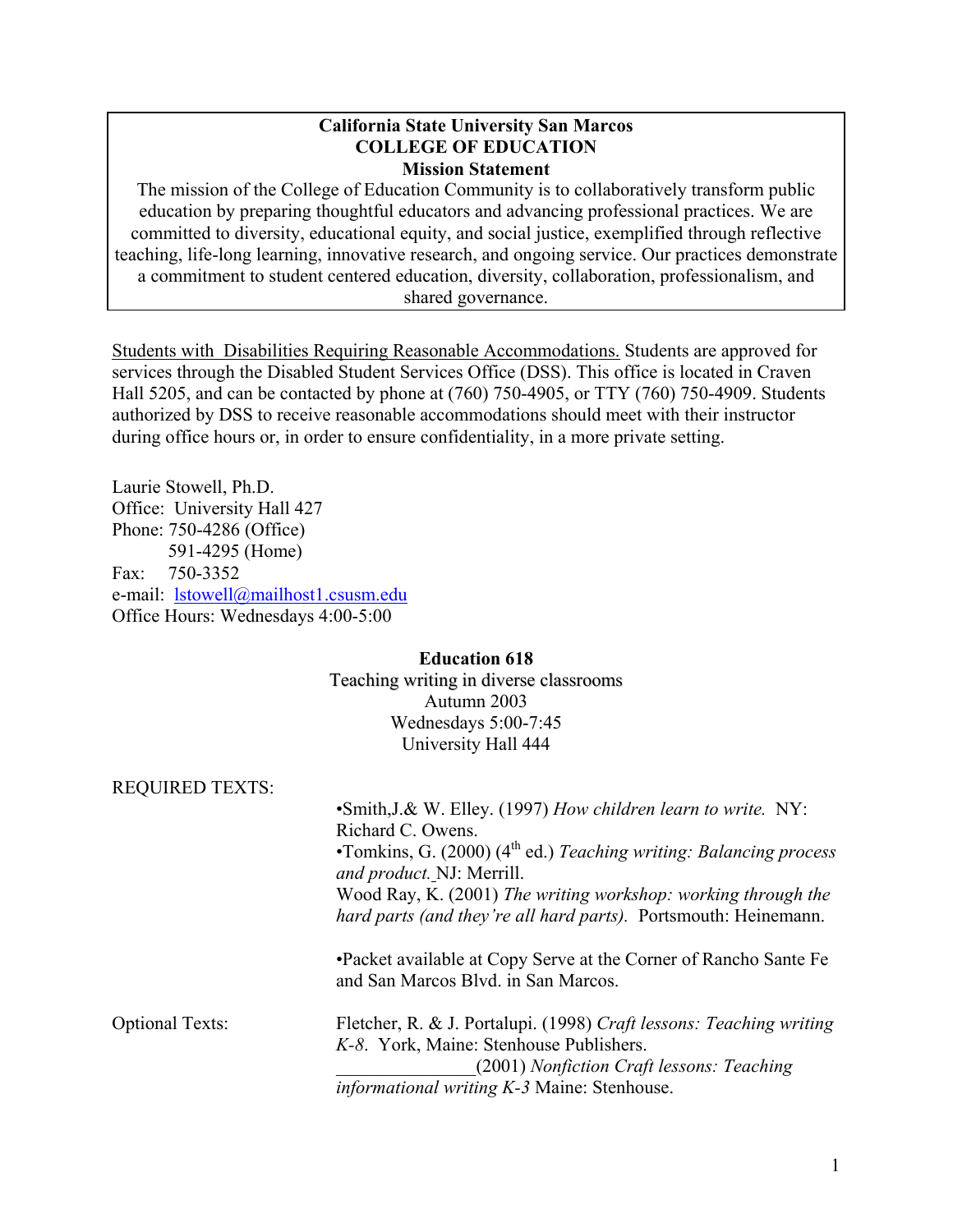### **OVERVIEW:**

 This course is an advanced study of writing. We will explore a wide range of topics including current theory, research and practice in writing, writing development, teaching different written forms, writing and the second language learner, the relationship between reading and writing, the conventions of writing, including spelling and assessment of writing. Because it is difficult to teach writing unless teachers are themselves writers, a good part of the course is devoted to exploring individual teachers' writing and writing process. Emphasis will be on reading and discussing current theory and research and developing appropriate writing instruction and curriculum.

## **OBJECTIVES:**

- 1. To acquaint students with current theory, research and practice in the teaching of writing in culturally and linguistically diverse  $K - 12$  classrooms.
- 2. To provide students with opportunities to increase their experiences as competent, confident writers and teachers of writing.
- **3.** To gain an understanding of how people learn to write in their first and second language
- **4.** To understand the relationship between reading and writing.
- 5. To become familiar with classroom diagnostic techniques and evaluation procedures for writing and as well as developing criteria for good writing.
- 6. To become sensitive observers of children's' writing and analyze children's writing behavior as a basis for making instructional decisions.
- 7. To develop the ability to select appropriate instructional strategies to meet the individual needs of students.
- 8. To understand how to support children's writing in different domains as outlined in the California English Reading/Language Arts standards.
- 9. To develop instructional strategies which enables students to become more competent users of the conventions of language (mechanics, grammar, usage and spelling) within the context of writing.
- 10. To provide the foundation for students to design a curriculum in which writing is used to communicate ideas, enhance thinking, develop understandings and provide enjoyment.
- 11. To develop an appreciation for the need and value of integrating writing into all areas of the curriculum
- 12. To develop a respect for each student, his/her abilities and background and the student's right to instruction that meets his or her individual needs.

## **REQUIREMENTS:**

\***PARTICIPATION**: **Attend class regularly, arrive on time**, bring assigned books to class, complete assignments and display an understanding of material read through class discussions. You are also expected to speak up and out in class, to question not only when you do not understand, but also when you disagree.

**\*COMMENT CARDS (25 PTS.)**: It is expected that everyone will do all the readings and will come to class prepared to discuss them. To come prepared, write at least 3 comments, reactions, or questions from the readings for that session on note cards or paper (the form doesn't matter). **Do not summarize**. Try to comment on more than one article. We will use these as the basis of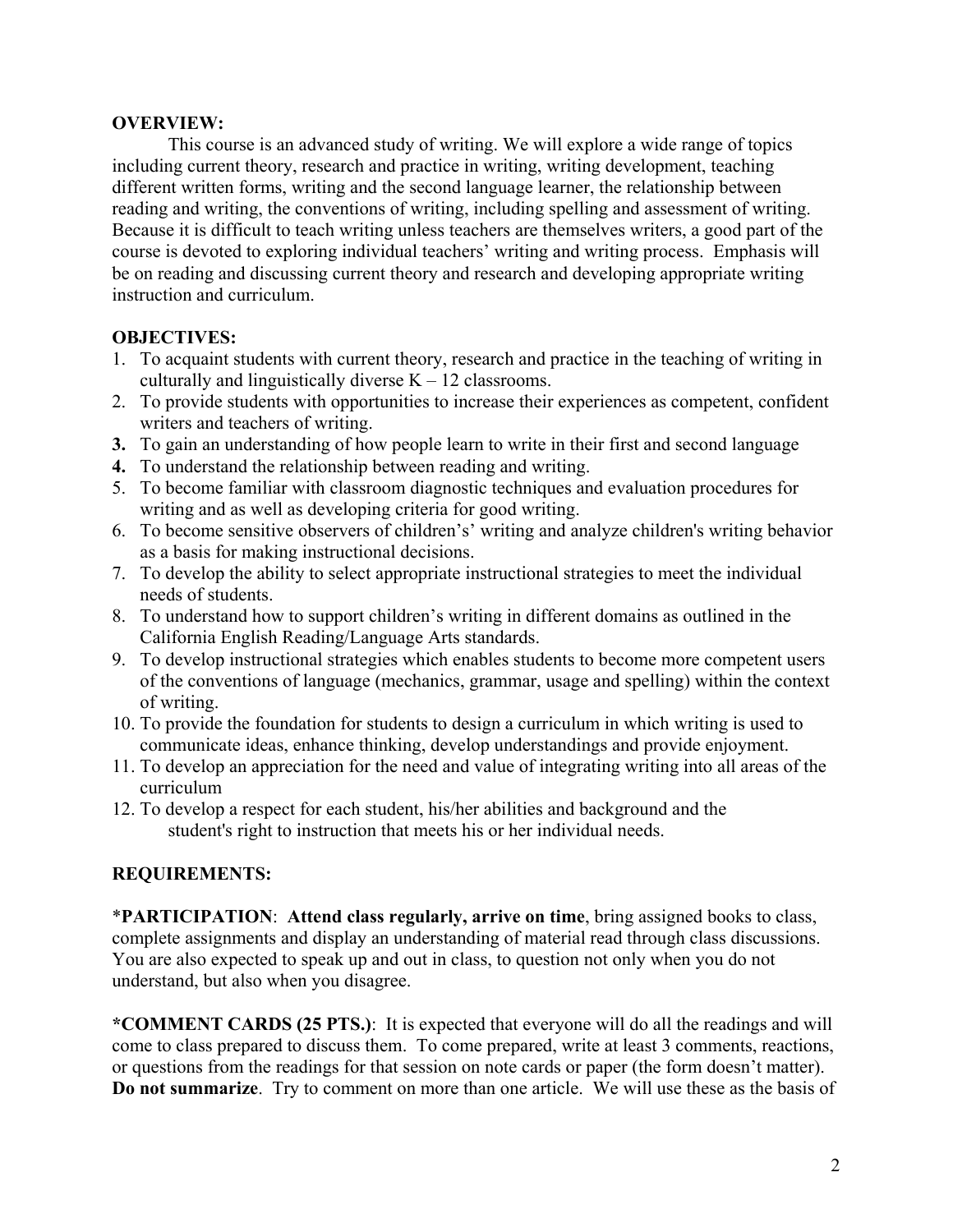our discussion at the beginning of each class. I will collect them at the beginning of each session and they should show that you have done the reading. If there are more than three articles to read besides the textbooks, you may choose which three to read and comment. You have one free pass.

**\*WRITING STRATEGY LESSON (10 pts.):** Each of you individually will present one lesson (no longer than 15 minutes please) on a writing strategy**.** Write a lesson plan and bring enough copies for the class on the day you demonstrate your lesson. These can be lessons you would teach individually, in a small group or a whole class. Make your lesson active, interesting, fun and meaningful. You can "teach" it to us as if we are your class or just talk us through it. Feel free to use the required literature for this class. You need to bring all materials the students would use. For example, if you are teaching a word choice strategy and we need to read a passage or article to find words which need to be replaced, please provide a copy of what we are to read. Be sure to ask yourself how this lesson is related to real writing. If you can't answer that, you may want to rethink your choice for a lesson. See Tompkins pgs. 75-82 for a discussion of strategies and skills as well as some examples. **DUE: Sign up** 

**\*WRITER'S NOTEBOOK (65 PTS):** Throughout the course we will be engaging in writing. During writer's workshop and on your own, you will have an opportunity to do many exploratory drafts. From these, you will select some pieces of work to develop further. Working drafts will be brought to class for conferencing, revision and editing. You will need to keep everything in a notebook and complete at least three pieces of writing. You will choose one of these to be included in a class publication. The pieces should be different genre and represent a selection of:

Description Essay Informative Report Persuasion Biography Autobiography/Memoir

Narrative Compare/Contrast Poetry Problem/Solution

## **Your notebook should contain the following items:**

- 1. A minimum of 20 dated entries: lists, thoughts, feelings, reflections, exploratory drafts, ideas for future writing, observations, quotes, found poetry, interviews, pictures, notes from readings, reminders, interesting words and phrases, whatever strikes your fancy (25 PTS.).
- 2. Showcase pieces (10 PTS.): Three final, edited pieces (with all revisions and earlier drafts also in the notebook). **Identify one of these as your submission for the class publication by attaching a post-it with the word "PUBLICATION" on it.** You will not be "graded" on the pieces of writing, only the reflection of your process.
- 3. Reflections on final pieces (20 PTS.): Answer the following questions and label in your notebook. Be as specific as possible and cite answers to support your answers when possible:

How did you get started?

What was it like writing the first draft?

What was difficult for you? What problems did you encounter? How did you solve them?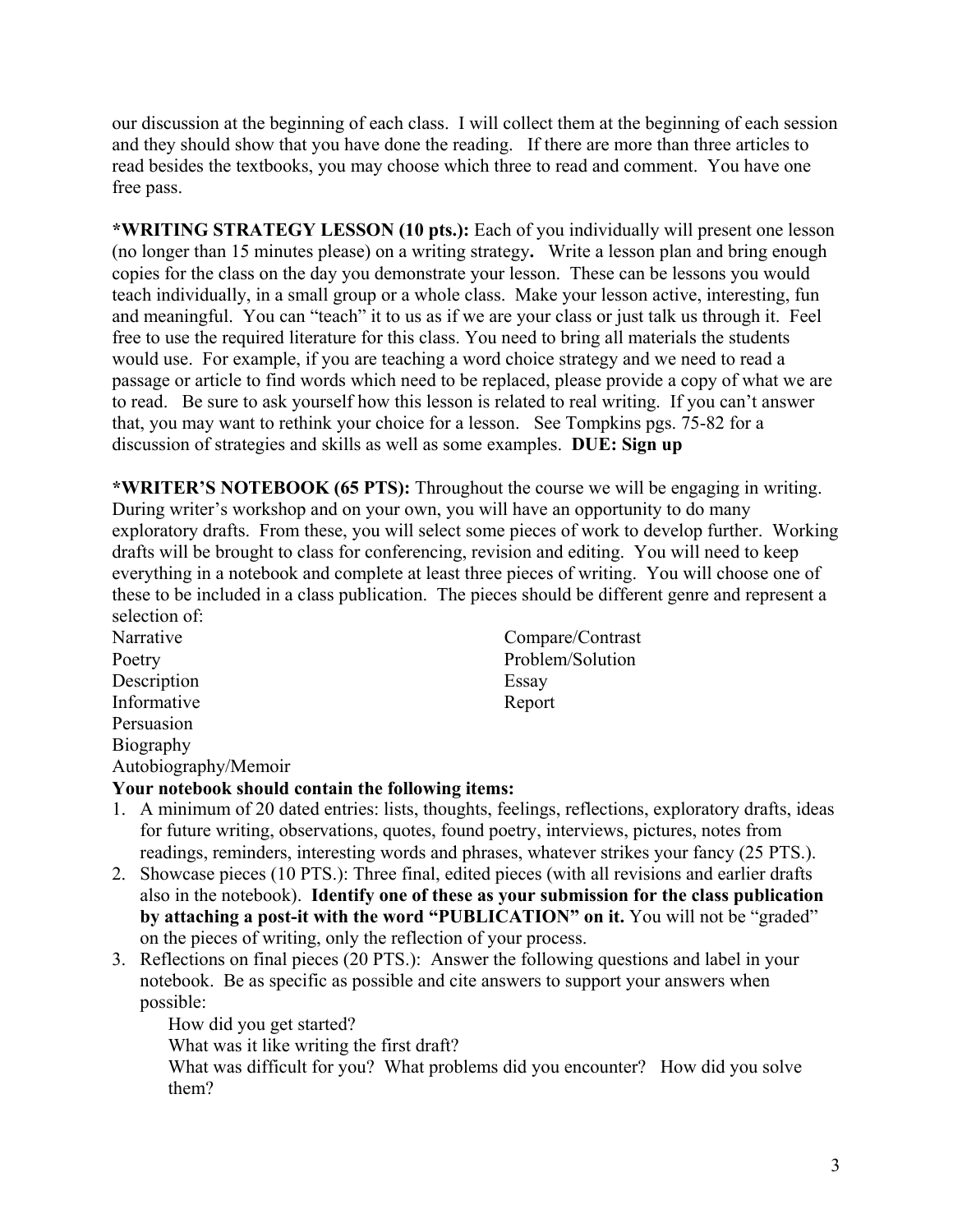What was easy?

What kinds of decisions did you have to make in the writing? What kind of revisions did you make? How did the revisions help to improve your piece? Did you consider an audience when you were writing? Who was your audience? What goals do you have for yourself as a writer and a teacher of writing? **Especially respond to:** What did you learn about fostering children's writing through this experience?

4. Course reflection (10 PTS.): a one-page paper reflecting on your understanding of the teaching of writing at the beginning of the course and at the end of the course.

(See pages from Don Murray and Lucy Calkins about Notebooks or Daybooks) **DUE: December 11** 

**\*TAKE A ROLL OF FILM AND WRITE ABOUT IT (5 pts.)** Put a fresh roll of film in your camera (any camera, no matter how simple or fancy, will do). Go outside and, in fifteen minutes, shoot the entire roll of one inanimate object, making each shot different by varying the angle and distance. If you've got more time, try shooting your object in different light conditions throughout the day. Choose an object that is familiar to you: your house or apartment building, the tree outside your bedroom window, the statue in the park, your car. Don't worry if you don't know much about photography.

After you've finished, freewrite for five minutes about the experience of taking the pictures. What was difficult about it? What was easy? Drop the film off to be processed. We'll talk about the results on **Bring developed photos to class October 9. Reflection due October** 

**\*Literature and Writing (15 PTS.):** Choose at least ten (10) writing standards, subcategories of standards or goals from the Reading/Language Arts Framework and find 2-3 pieces of literature for each standard that would serve as a good model for that writing goal. (Primary teachers may want to choose fewer standards and find more literature). There should be a clear connection between the standard or goal and the piece of literature. The paper you turn in will have the standard listed and an annotation of the piece literature. **DUE October**:

# **\*CHOICE PROJECT (choose one) (30 PTS.) DUE December :**

\***Work place literacy**: Examine the manner in which literacy (reading and writing) is used in a particular occupation. Interview two -three individuals that work in the occupation that you have selected to research. In addition you should try to spend some time observing one individual at the workplace. Both the interviews and the observations should focus on the **amount** of literacy required on the job as well as the various **purposes** for the use of literacy. Interview questions could include:

- 1. What kinds of reading and writing do you do on a daily basis?
- 2. Walk me through a day of work.
- 3. What kinds of computer related reading and writing do you do?
- 4. What kinds of professional reading and writing do you do?
- 5. Do you have to write to keep your job?
- 6. Does any kind of promotion depend on writing?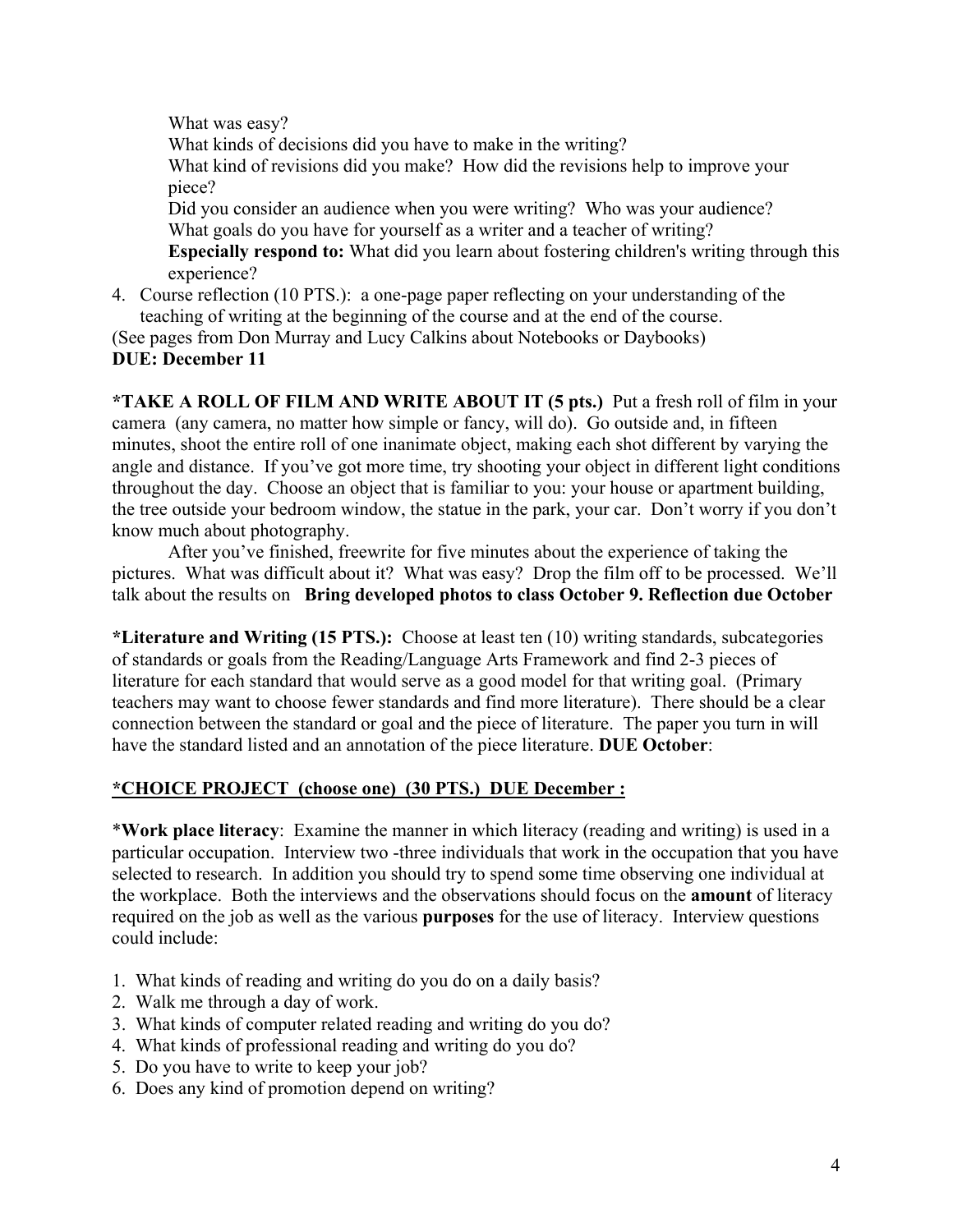- 7. Do you work with other kinds of non-print texts?
- 8. How are you evaluated? How do you evaluate others?
- 9. Do you write directions or safety policies or have to read them on the job?
- 10. What kinds of preparation with regard to writing was necessary for this job?

In analyzing and evaluating your data, you will identify patterns in the amount of literacy use and the various purposes for writing in the workplace.

Conclude your paper by describing the one most important thing you learned about workplace literacy or research from doing this paper. Suggested length: 5-8 double spaced pages.

**\*I-Search paper:** Choose a topic that **you are really interested** in. If you are planning a trip to Italy, research Italy. If someone in your family has an illness you want to know more about, research that. If you want to learn how to make soap, research it and make it. If you are getting ready to invest some money in stocks, research the stock market. Make it something you can use and want to know about.

Keep a notebook divided into **three sections**.

**Section one** is your notes about your process. Reflect on what you are doing and why. Keep it like a log or journal - informal - but try to keep track of the decisions you made along the way. (i.e. "I changed my topic because I couldn't find enough information.") **Section two** is your notes about what you find out. This is like the notecards we had to keep when we did research papers. You can keep them any way you choose, as long as you keep in them in one place. You may want organize your notes by topic as you collect them.

**Section three** is your resources. It is not necessary that everything is written down in APA format, but be sure you keep track of all the necessary information for your bibliography.

 You may present your information any way you choose: visually, a play, a song, a paper, a brochure, anything. (If you want to learn how to quilt – bring in your quilting) The second part of the assignment is to reflect on your process. How did you get started? What was difficult for you? What was easy? What kinds of decisions did you have to make in what kinds of information to present? How did you decide to organize your information? Did you consider an audience when you were researching? Who was your audience? If you can, compare your process to how you write a narrative piece of writing. How were they the same, how were they different? **Especially respond to:** What did you learn about fostering children's learning and writing of information?

## \***IN-DEPTH EVALUATION OF A SOFTWARE PROGRAM WHICH SUPPORTS**

**WRITING** for children and/or teachers. Check with me for some samples of guidelines or use existing guidelines from various organizations or create your own. You may wish to bring in the software to share when reviewing it for the class.. If you do wish to share a piece of software, please let me know in advance so that I can schedule the appropriate equipment. When evaluating, consider the appeal to children and/or teachers, accessibility , applicability (in what situations could you envision it being used) and overall quality. Suggested length: 3-6 typewritten pages.

**\*OBSERVATION OF ONE CHILD**: Observe and record one child's writing over at least a six-week period of time. Keep track of what the child chooses to write, drafts, conferences, etc. You might also want to keep track of what the child reads and has read to him or her. Do you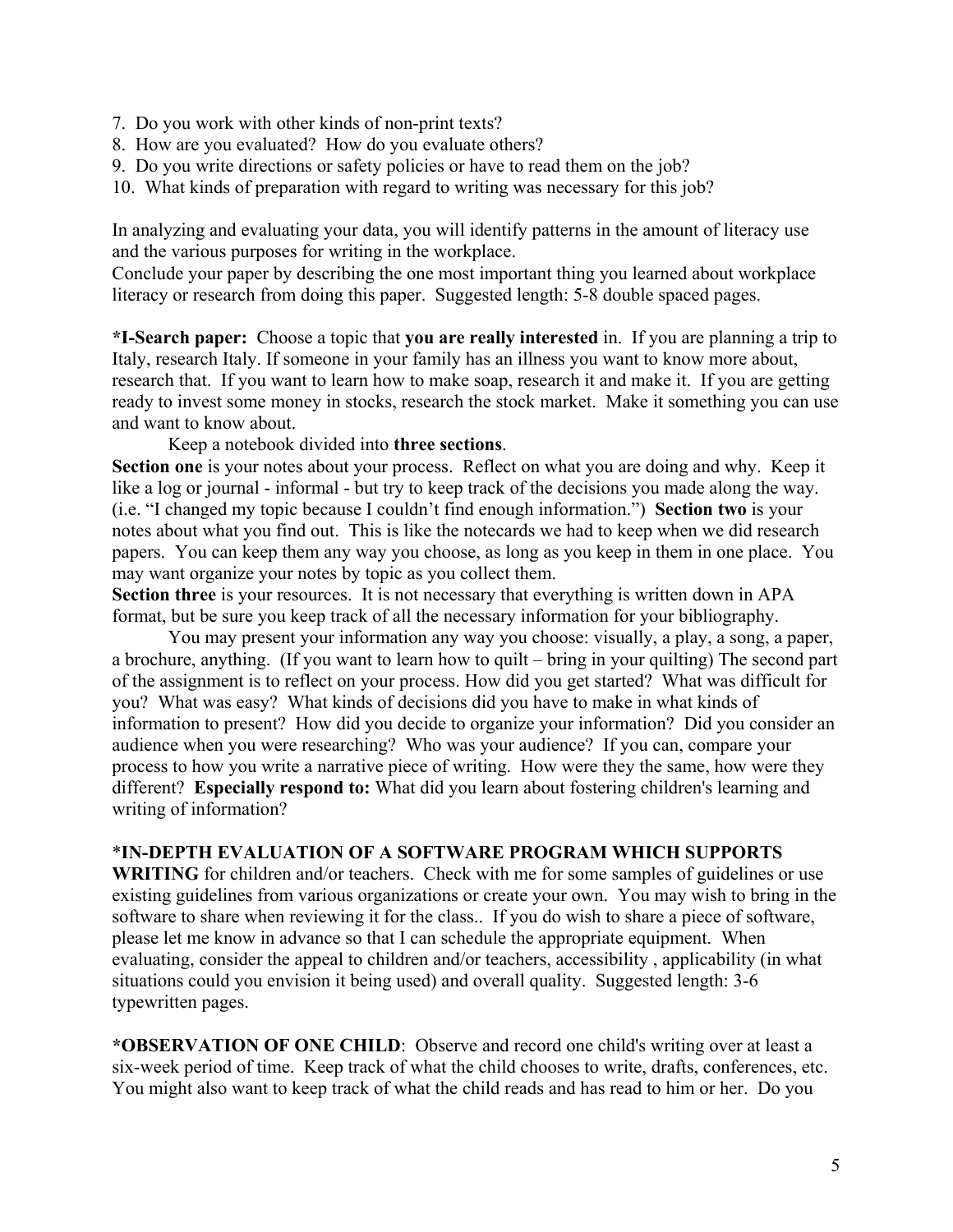see any pattern in the child's writing challenges and triumphs? How does this child make decisions, solve problems? What does this reveal about the student's cognitive skills or development? What (if any) changes do you see? What goals did you set for this student? How did you support his or her in achieving them? What new goals do you have after the six week period? Write a 3-6 page typed paper of your observations and your interpretation of this child's writing abilities and needs. Be sure to attach any notes you collected to the end of the paper.

**\*WEB SITES**: Do an annotated bibliography of at least 20 web sites related to writing. Give the address of the web site and a description of what one might find there. Try to include who's sponsoring the site (if you can) so that we know if it is simply an advertisement, a personal web site or one from a professional organization. Please check these out yourself rather than simply copying them out of journals or the like and give your own opinion. Also include whether you think it is primarily an adult site (includes lesson plans, etc.) or whether it is appropriate for children as well.

**Research a Professional Writer's process**: Many professional writers (adult fiction, nonfiction, poets, children's writers, etc.) have written about their writing process: One writer's beginnings by Eudora Welty, Bird by bird by Anne Lamott, several books by Don Murray. Stephen King's book about his writing, I loved all your books even the pathetic ones by Mem Fox, and The writing life by Annie Dillard are some examples. Some writers have these kinds of reflections on their websites. Katherine Paterson has two books about writing for children: Gates of excellence and The spying heart. The Paris Review interviews writers all the time-old and new. I can recommend other writers and/or books if you need ideas. Some authors have written articles and in some instances an author's process has been studied and written about by an outsider. Choose a writer and investigate what they say about their writing process and writing in general. Avoid academic writers who are talking about writing research or an academic process. Find a writer you enjoy reading and see if you can find anything about that writer's process. Writers, young and old can learn a great deal by reading what professional writers say about writing. In a 3-5 page paper describe what you learned about this particular writer's process. How does the writer get started? How does s/he get ideas? What is difficult? What does he or she do when the writing is difficult? How does the writer make decisions? Does s/he have a routine, scheduled writing time? Are there particular tools s/he likes: pencil and yellow legal pads, computer, what? Does the writer start with an outline or general overview or "make it up as s/he goes along"? What could your students learn from this writer? Simply share the wisdom of this writer.

**Book Review**: Choose a professional book about writing. I have many suggestions if you need one. Also check out the Heinemann (Heinemann.com) and Stenhouse (Stenhouse.com) web sites for many good ideas. Read it and write a 2-4 page review. Give a brief summary of the book and include what you think would be most helpful to teachers of writing. Give a critical analysis: how well did the book accomplish what it set out to do. You can include quotes and examples from the book to illustrate your points or support them. Write a one-page summary of your review to share and hand out to the class.

**Author study**: Choose a children's author (fiction, nonfiction or poetry) and develop a unit of study (approximately 3-4 weeks about that author and what young authors can learn about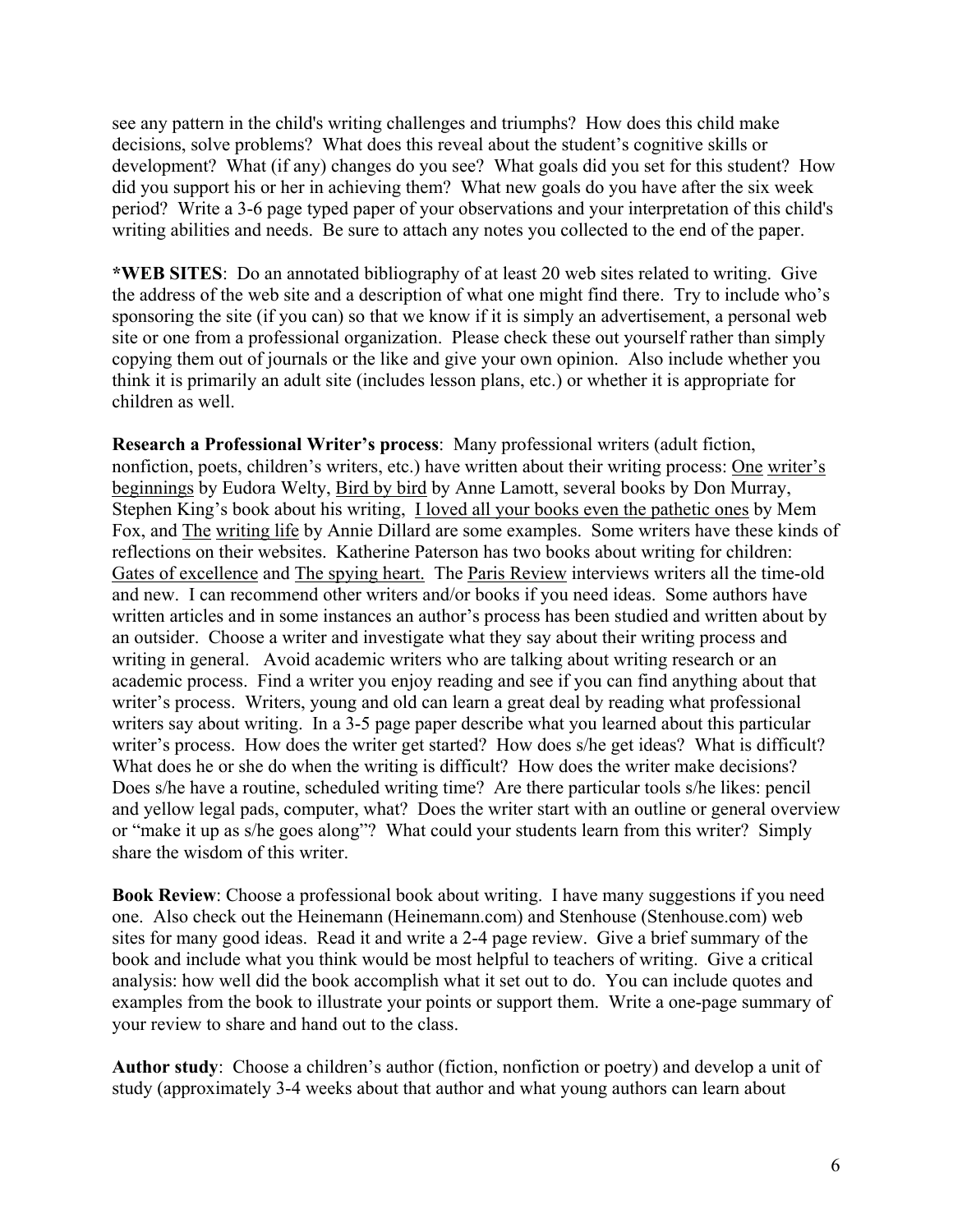writing from reading him or her. This unit should consist of an annotated bibliography of the books you would read together (read aloud or independently), information about the author, as well as explicit lessons on what this author has to teach about writing. This is not a literature unit, in which you discuss your responses to the literature. This should be a unit in which you respond to the author's writing: what does the author do effectively and how does he or she do it. You can outline what the weeks look like rather than write lesson plans for everyday. But it should be clear how your students will learn about writing from this author. Please be sure to indicate what grade level this unit addresses.

## **Schedule**:

| <b>Date</b>  | Topic(s)                                                                            | <b>Readings &amp; Assignments</b><br>(These are due the date they<br>appear beside)                                                                                                                                                                                                                                                                        |
|--------------|-------------------------------------------------------------------------------------|------------------------------------------------------------------------------------------------------------------------------------------------------------------------------------------------------------------------------------------------------------------------------------------------------------------------------------------------------------|
| September 3  | Introductions<br>Getting started                                                    | Alvarez, "Ten of my writing<br>commandments"<br>Alvarez, "Something to declare"                                                                                                                                                                                                                                                                            |
| September 10 | Creating a community of<br>writers<br>Review writing process<br>Teachers as writers | •Graves, "Conditions for effective<br>writing"<br>$\cdot$ Tompkins, pgs. 9-28, 42-68<br>•Fearn, "The teacher and writer in<br>the classroom"<br>•Kaufman, "Living a literate life,<br>Revisited"<br>•Styron, "Writing the Australian<br>Crawl"<br>·Writer's Notebook articles<br>$\cdot$ Smith & Elley, chpt.6<br>Shoot a roll of film<br>Get it developed |
| September 17 | Evaluation of writing<br>Process and product<br>measures                            | •Spandel, "A quick walk through<br>the world of writing assessment"<br>•Gourley, "Why so many student<br>essays miss the mark"<br>•Harmon, "The myth of<br>measurable improvement"<br>Graves, "Evaluate your own<br>classroom"<br>Kern, et al. "Less is more:<br>Preparing students for state writing<br>assessments"                                      |
| September 24 | <b>Beginning Writing</b>                                                            | Smith & Elley, chpt.2, 3, 4, 7                                                                                                                                                                                                                                                                                                                             |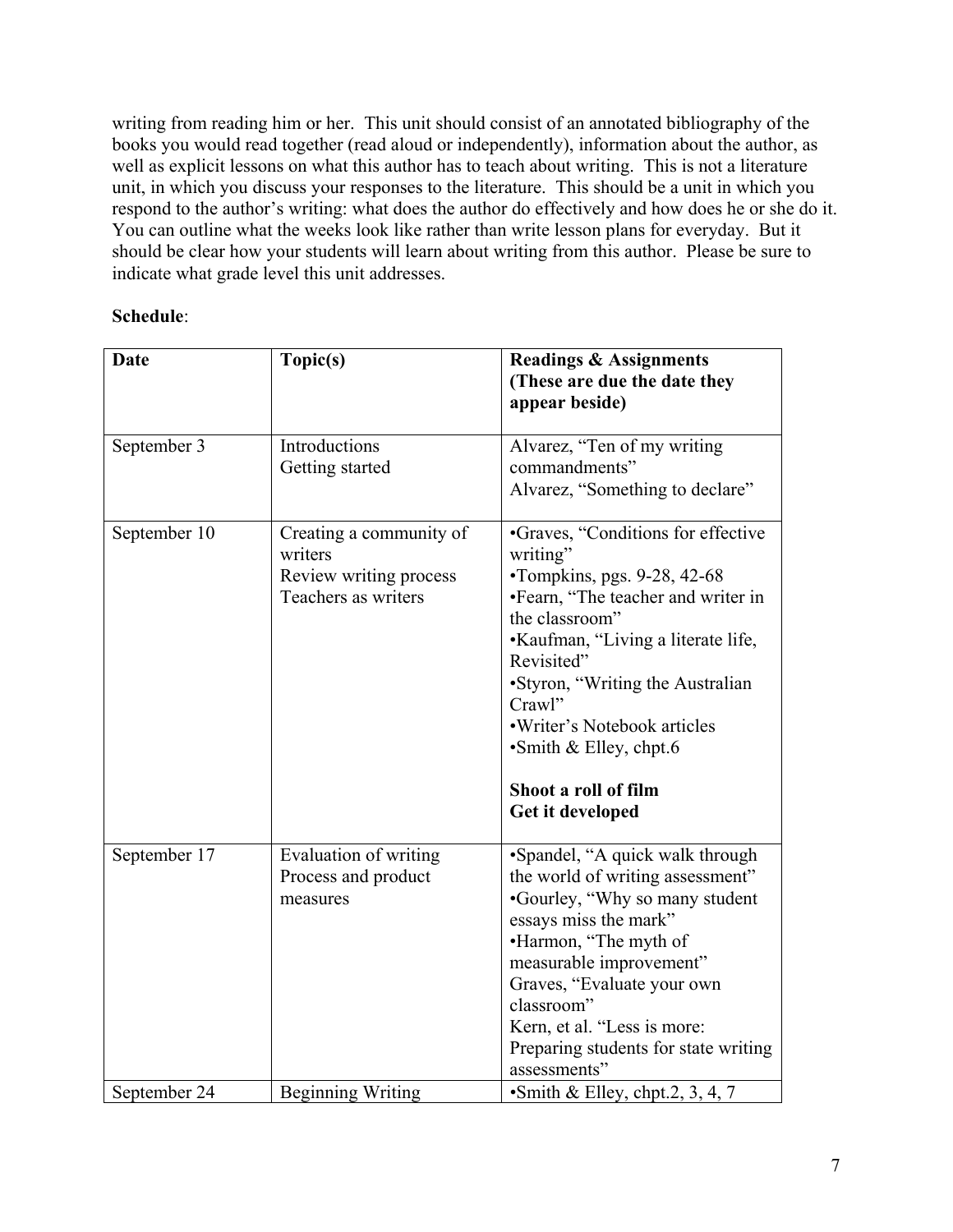|           | <b>Writing Development</b><br>Early writing, Beginning<br>Writers                  | •"Evans, "Using nursery rhymes,<br>jingles, songs and poems as a way<br>into writing"<br>•Tompkins, pgs. 28-40                                                                                                                                                                                                                                                                                                                                                                                                                                                                                                                                                                                                                                   |
|-----------|------------------------------------------------------------------------------------|--------------------------------------------------------------------------------------------------------------------------------------------------------------------------------------------------------------------------------------------------------------------------------------------------------------------------------------------------------------------------------------------------------------------------------------------------------------------------------------------------------------------------------------------------------------------------------------------------------------------------------------------------------------------------------------------------------------------------------------------------|
| October 1 | Spelling development<br>Teaching spelling in the<br>context of writing<br>Journals | •Tompkins, pgs 113-133<br>• Smith & Elley, chpt. 12<br>·Wilde, "Teaching spelling<br>through writing: Five avenues"<br>•Giacobbe, "A letter to parents<br>about invented spelling"<br>•Turbill, "Developing a spelling"<br>conscience" Choose one:<br>•"What I wish I'd known about<br>teaching spelling"<br>• Miller, "Spelling: From<br>invention to strategies"<br>•Richards, "Taking the guesswork<br>out of spelling"<br>•Sipe, et al. "Supporting<br>challenged spellers<br>•Rymer & Williams, "Wasn't that<br>a spelling word?':Spelling<br>instruction and young children's<br>writing"<br><b>Journals:</b><br>•Coville, "Fishing for memories"<br>•McGoneagal, "Fifth grade<br>journals: Results and Surprises"<br>• Tompkins, Chpt. 6. |
| October 8 | Writing workshop                                                                   | $\cdot$ Ray, chpt.1<br>Tompkins, pgs. 46-74<br>Glasswell, et al, "Four ways to<br>work against yourself when<br>conferencing with struggling<br>writers"<br>•Schnieder, "No blood, guns or<br>gays allowed!: The silencing of the<br>elementary writer".<br>•Frost, "First do no harm"<br>•Taylor, "Nancie Atwell's In the<br>middle and the ongoing<br>transformation of the writing<br>workshop"<br>•Biggs, "Writing workshop:<br>Linking schools and families"                                                                                                                                                                                                                                                                                |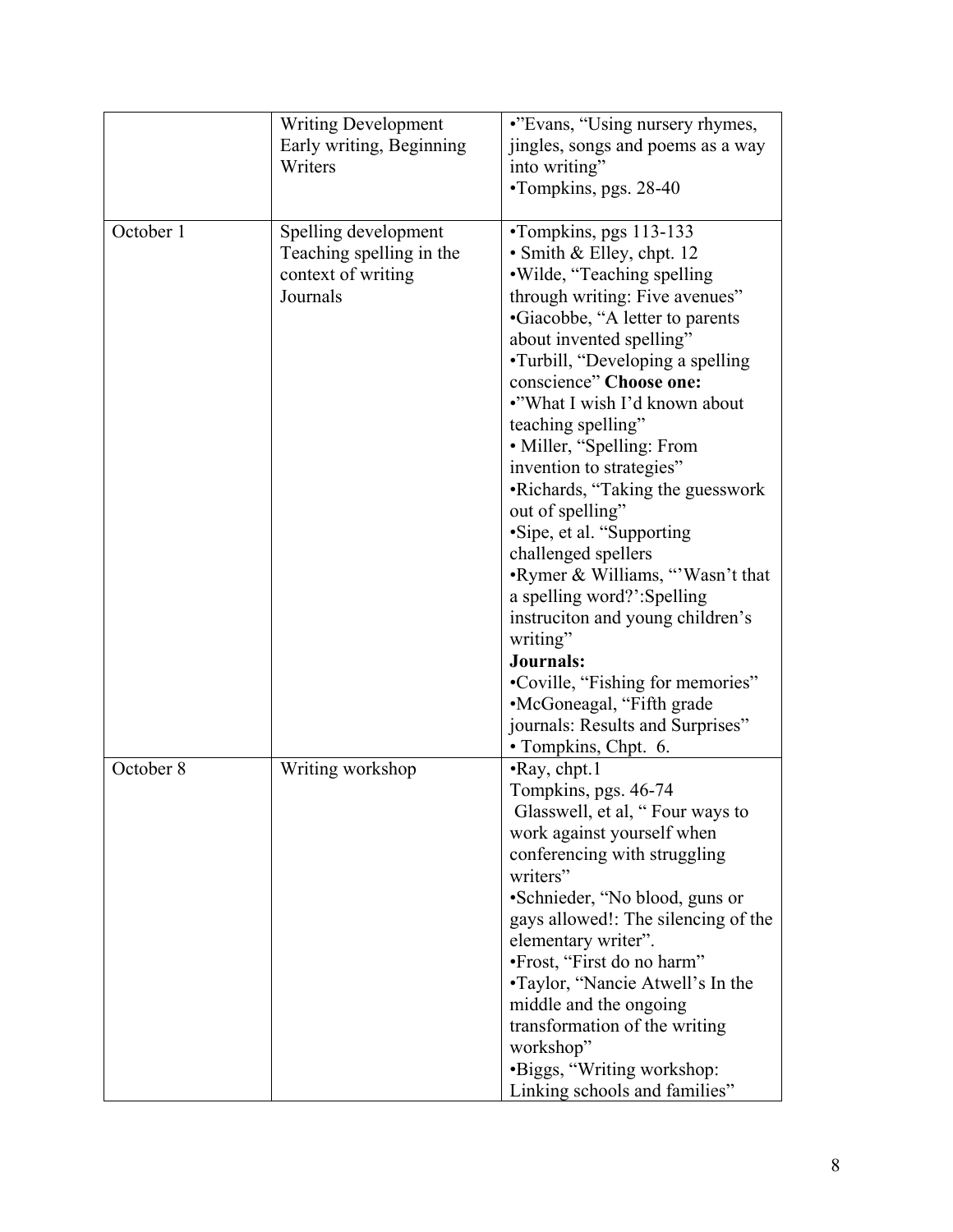| October 15 | Writing poetry                                                                               | •Tompkins, chpt. 12<br>• Stowell, "Poetry: Opening the<br>door to writing"<br>• LaBonty & Reksten, "Inspiring<br>struggling writers with<br>photography"<br>Bring your developed pictures to<br>class                                                                                                                                                                                                                                                                                                                                                         |
|------------|----------------------------------------------------------------------------------------------|---------------------------------------------------------------------------------------------------------------------------------------------------------------------------------------------------------------------------------------------------------------------------------------------------------------------------------------------------------------------------------------------------------------------------------------------------------------------------------------------------------------------------------------------------------------|
| October 22 | <b>Writing Description</b><br>Writing and Second<br>language learners                        | •Kenner, "A place to start from:<br>Encouraging bilingual children's<br>writing"<br>• Fraquiz & De La Luz Reyes, "<br>Crating inclusive learning<br>communities through ELA"<br>•Blake, "Fruit of the devil: Writing<br>and English language learners"<br>•Brock, "Serving English language<br>learners: Placing learners learning<br>on center stage"<br>•Zecker, et al, "Finding the 'right<br>measure' of explanation for young<br>Latina/o writers"<br>· Waldschmidt, "Alma's<br>unfinished play: bilingual<br>playwriting in a summer school<br>program" |
| October 29 | <b>Writing Narrative</b>                                                                     | •Paulsen, "The way stories dance"<br>• Linebarger, "Tensing up: Moving<br>from fluency to flair"<br>• "The role of direct instruction:<br>Learning the macro levels of<br>organization"<br>•Tompkins, chpt. 11<br>Reflection on photography due                                                                                                                                                                                                                                                                                                               |
| November 5 | Teaching revision<br><b>Writing Conferences</b><br>Responding to student<br>writing<br>Voice | • Smith & Elley, chpt. 9<br>• "Glasswell, et al "Working with"<br>William: Teaching, learning, and<br>the joint construction of a<br>struggling writer".<br>•Hamblin, "Voices in the Junior<br>High School Classroom: Lost and                                                                                                                                                                                                                                                                                                                                |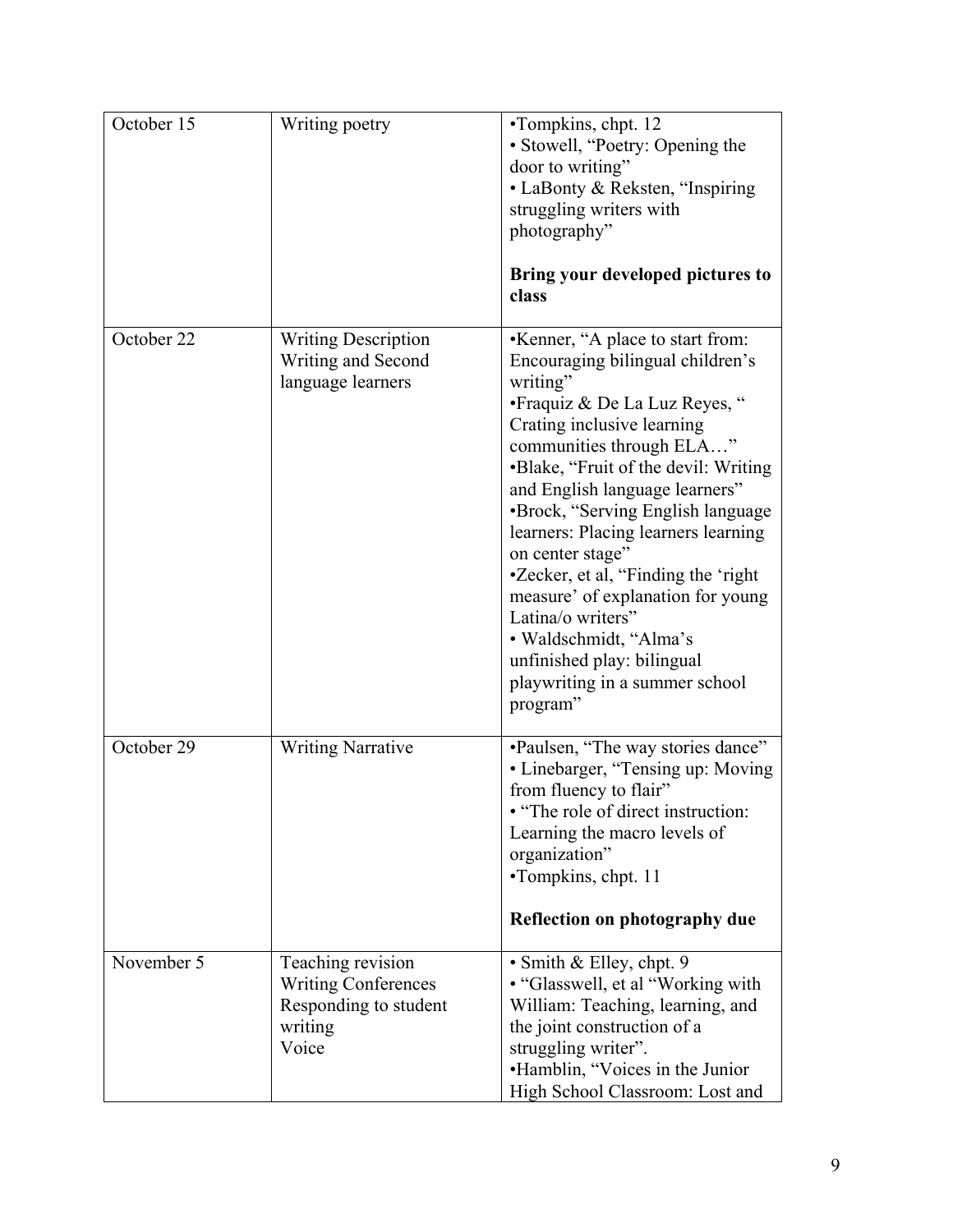|                                                     |                                                                                                                                                                                              | found"<br>Conner & Moulton, "Motivating<br>middle school students to revise $\&$<br>edit"<br>Bardine, et al, "Beyond the red<br>pen: Clarifying our role in the<br>response process"<br>Noskin, "Teaching writing in the<br>high school: Fifteen years in the<br>making"<br><b>LITERATURE &amp; WRITING</b><br><b>PAPER DUE</b>                                                                                           |
|-----------------------------------------------------|----------------------------------------------------------------------------------------------------------------------------------------------------------------------------------------------|---------------------------------------------------------------------------------------------------------------------------------------------------------------------------------------------------------------------------------------------------------------------------------------------------------------------------------------------------------------------------------------------------------------------------|
| November 12                                         | Balancing process and<br>direct explicit instruction<br>Teaching grammar and<br>conventions in the context<br>of writing<br>Writer's tools<br>Sentence combining<br>Proofreading and Editing | •Tompkins, chpt. 3<br>Smith & Elley, chpt. 5<br>Wiley, "The popularity of<br>formulaic writing (and why we<br>need to resist)"<br>•Casey & Hemenway, "Structure<br>and freedom: Achieving a<br>balanced writing curriculum"<br>•Noden, "Image grammar:<br>Painting images with grammatical<br>structures"<br>•Patterson, "Just the facts:<br>Research and theory about<br>grammar instruction"<br>Smith & Elley, chpt. 11 |
| <b>November 19</b><br>LS out of town<br><b>NCTE</b> |                                                                                                                                                                                              |                                                                                                                                                                                                                                                                                                                                                                                                                           |
| November 26                                         | Writing Exposition,<br>Reports, Persuasion<br>Biography and<br>Autobiography and letters<br>Writing across the<br>curriculum                                                                 | •Tompkins, chpts. 9, 10, 13<br>Smith $&$ Elley, chpt. 10<br>• Wray & Lewis, "Developing<br>nonfiction writing: Beyond writing<br>frames<br>•Burke "Caught in the web:<br>Reading the internet"                                                                                                                                                                                                                            |
| December 3                                          | Reading and writing<br>connection<br>Literature as models of<br>writing                                                                                                                      | •Thomas, "Mining for gems: The<br>making of readers and writers"<br><b>CHOICE PROJECTS DUE</b>                                                                                                                                                                                                                                                                                                                            |
| December 10                                         | Evaluating writing<br>Creating rubrics<br>portfolios                                                                                                                                         | •Tompkins, chpt. 5<br>Smith & Elley, chpts. 14,15<br>•Dudley, "Speaking my mind"                                                                                                                                                                                                                                                                                                                                          |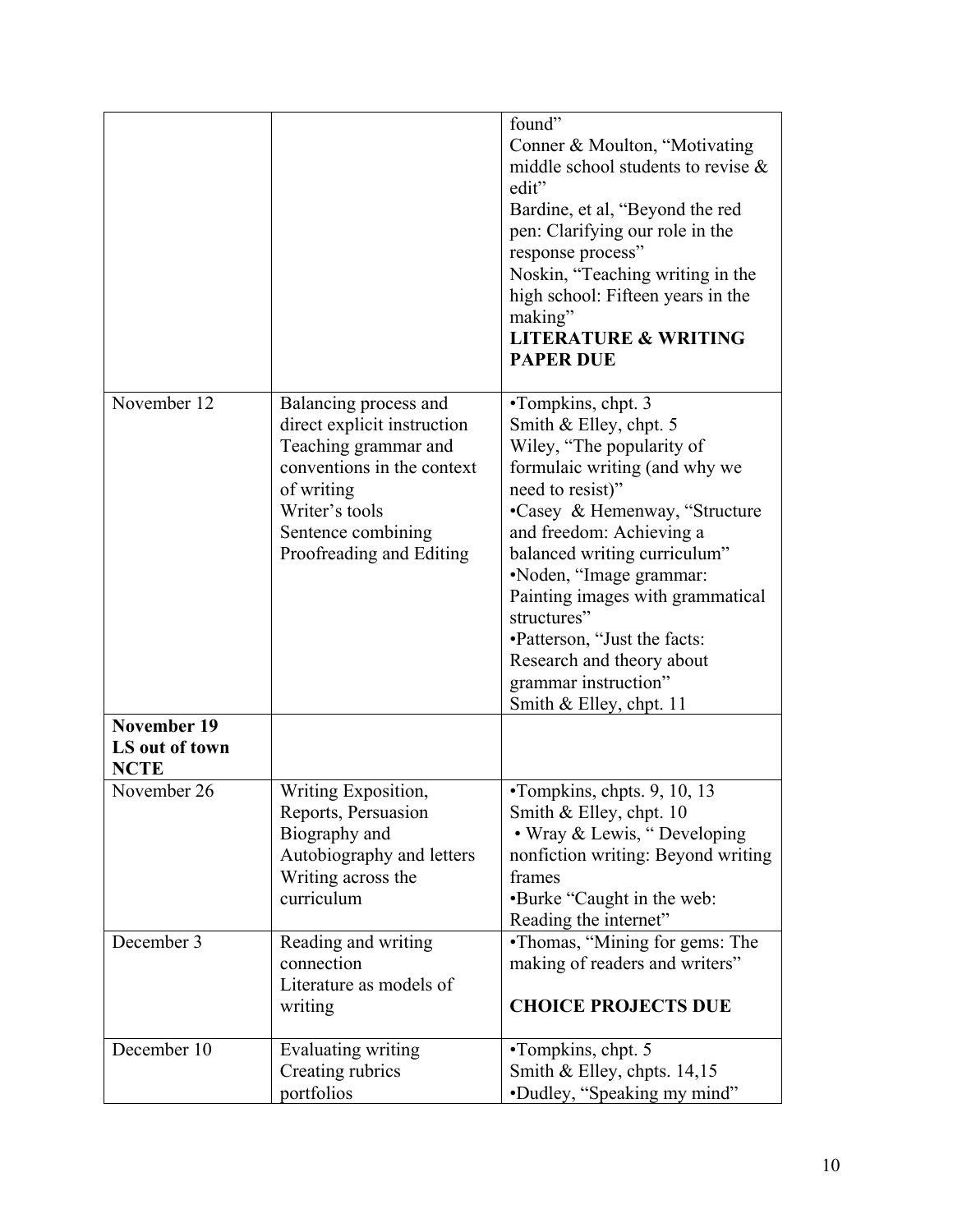|             |                                                      | Ruhana, "Portfolios that make a<br>difference: A four year journey"<br>Teaching as metaphor<br><b>Writer's Notebook DUE</b>                                                                                                                                                                                                                                                                                                                                               |
|-------------|------------------------------------------------------|---------------------------------------------------------------------------------------------------------------------------------------------------------------------------------------------------------------------------------------------------------------------------------------------------------------------------------------------------------------------------------------------------------------------------------------------------------------------------|
| December 17 | Making writing public<br>Writing and social justice. | •Gillis & Johnson, "Metaphor as<br>renewal: Re-Imagining our<br>professional selves."<br>•Rubenstein, "Words made<br>public/Voices made powerful"<br>•Lee, "Getting in line to publish"<br>•Putnam, "Authentic writing using<br>online resources: Selling our<br>words in the community"<br>•Nelson, "Warriors with words:<br>Toward a post-Columbine writing<br>curriculum"<br>•Mahar, "Social justice and the<br>class community: Opening the<br>door to possibilities" |

## **GRADING**

The total number of points for this course is 150 (50 points per unit -  $3 \text{ X } 50 = 150$ ). The break down of points is as follows:

|                | <b>ASSIGNMENT</b>      | <b>POINT VALUE</b> |                  | <b>DUE DATE</b> |
|----------------|------------------------|--------------------|------------------|-----------------|
|                | Comment cards          | 25 points          |                  | Each class      |
|                | Strategy lesson        | 10 points          |                  | Sign up         |
|                | Writer's Notebook      | 65 points          |                  | December 10     |
|                | Film and reflection    | 5 points           |                  | October 29      |
|                | Literature and writing | 15 points          |                  | November 5      |
|                | Choice Project         | 30 points          |                  | December 3      |
|                | <b>TOTAL</b>           | 150 PTS.           |                  |                 |
| Grading Scale: |                        |                    |                  |                 |
| A              | 140-150 points         | $B-$               | $120-124$ points |                 |
| $A-$           | 135-139                | $C+$               | 117-119          |                 |
| $B+$           | 132-134                | C                  | 110-109          |                 |
| B              | 125-131                | $C$ -              | 105-109          |                 |